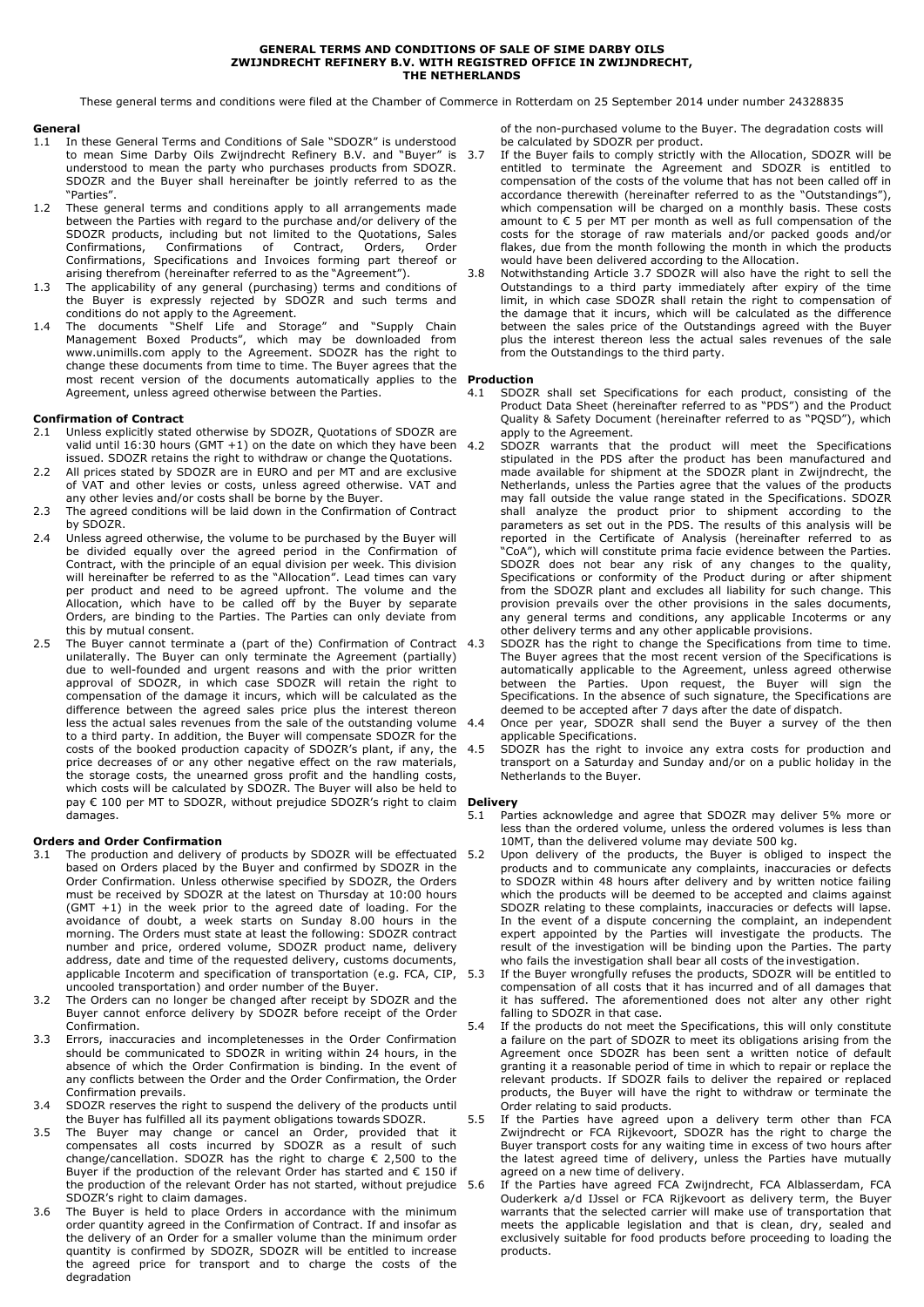- 5.7 SDOZR is entitled to give instructions to the carrier selected by the Buyer with a view to facilitating an orderly and safe delivery. The Buyer shall require the carrier to follow the instructions of SDOZR. Upon request, written instructions will be provided by SDOZR.
- 5.8 The tanks belonging to the carrier selected by the Buyer will not arrive for loading more than half an hour before or more than half an hour after the agreed time (hereinafter referred to as the "Margin"). If the tanks are not available within the Margin, SDOZR may determine the time at which the products will as yet be loaded at is sole discretion, without such entitling the Buyer to compensation of its waiting costs. In the event of stagnation of SDOZR's manufacturing process, SDOZR will be entitled to a fixed compensation of € 50 per hour and SDOZR will have the right to store the product of the Buyer elsewhere. In that case SDOZR is entitled to charge the Buyer for the costs thereof. Save the foregoing, the Buyer is liable towards SDOZR for all and any other damage (including consequential damage) and costs arising from the availability of the tanks outside the Margin.
- 5.9 The place of delivery and the transfer of the risk of the products will be determined by the specific Incoterm agreed between the Parties.
- 5.10 If the agreed delivery time is exceeded, this will not in itself constitute default on the part of SDOZR. In such case the Buyer should send SDOZR a written notice requiring that delivery be made within a reasonable period, failing which the Buyer has the right to withdraw or terminate the Order in question (or the unperformed part thereof) by written notice. The Buyer will not have this right if the Buyer is in default for its part.
- 5.11 With the exception of the delivery of lecithin, SDOZR shall load the products that are transported by tank vehicle in accordance with the cross contamination table, which may be downloaded fro[m](http://www.unimills.com/) [www.unimills.com. T](http://www.unimills.com/)he Parties may agree to deviate from the table as a result whereof the cleaning costs will be charged to the Buyer.
- 5.12 The weighed weight of the tank vehicle on the weighbridge at the SDOZR plant is binding between Parties. Regardless of the foregoing, in the event the difference between the weighed weight of the tank vehicle on the weighbridge of SDOZR and the weighed weight on the weighbridge of the Buyer is 150 kg or more up to a maximum difference of 2% of the weighed weight of the tank vehicle on the weighbridge at the SDOZR plant, or represents a value of € 100 or more up to a maximum of 2.5% of the value of the products, the Parties shall start a mutual investigation into the cause of the difference. Depending on the result of the investigation, SDOZR may, at its sole discretion, partially credit the Invoice.
- 5.13 In the event that the crystallised oil remaining in the tank vehicle (hereinafter referred to as the "Residue") weighs more than 150 kg or represents a value of more than € 100, the difference will be credited by SDOZR to the Buyer. A smaller Residue will not be credited.

# **Invoicing and payment**<br>6.1 In the context of o

- In the context of clause 5.1, the Buyer will pay the exact volume delivered.
- 6.2 Unless agreed otherwise, a term of payment applies of 30 days after the Invoice date.
- 6.3 Parties are obliged to provide each other with their correct VAT registration number, failing which SDOZR will automatically increase the Invoice amount by VAT and any other amounts which Seller may owe and SDOZR will have the right to suspend all further deliveries until such time as the Buyer has provided its VAT registration number.
- 6.4 In the event that SDOZR has agreed pre-payment with the Buyer, the pre-payment must be received by SDOZR at the latest 2.5 working days before loading, at 13:00 hours (GMT +1). After receipt of the payment, SDOZR will release the products relating to the relevant Order for production. In the event that the payment is not received or not received in time, SDOZR will have the right not to carry out the Order.
- 6.5 If the Buyer fails to pay the invoiced amounts within the payment term, SDOZR will be entitled to statutory commercial interest as referred to in Article 6:119a of the Dutch Civil Code and to reimbursement of all costs that it incurs to collect its claim, including but not limited to the costs of legal assistance.
- 6.6 Any inaccuracies in the Invoice must be reported to SDOZR within 5 working days after the date of Invoice, in the absence of such a report the Parties will assume the accuracy of the sent Invoice.
- 6.7 In the event of a dispute regarding an Invoice the Buyer must pay the undisputed part of the Invoice within the applicable payment term. As soon as the dispute has come to an end, the Buyer must pay any unpaid portion to SDOZR within applicable payment term after settlement of the dispute.
- 6.8 If, during the Agreement, SDOZR has to make payments such as taxes, import, transit or export duties, product board levies, etc. which result from measures taken by any government or by any other government body or semi-government body and which were not due at the time when the Agreement was concluded or if the said taxes, duties or levies, etc. are modified or rescinded since the Agreement was concluded, SDOZR will be entitled to charge the Buyer for the extra payment.

# **Reservation of title**

7.1 As referred to in Article 3:92 (2) of the Dutch Civil Code the ownership of the products delivered by SDOZR will be reserved to SDOZR until the Buyer has paid the purchase price including all costs and taxes due.

#### **Force majeure**

8.1 If, as a result of circumstances beyond its control (force majeure),

SDOZR is not able to comply with its obligations under this Agreement,